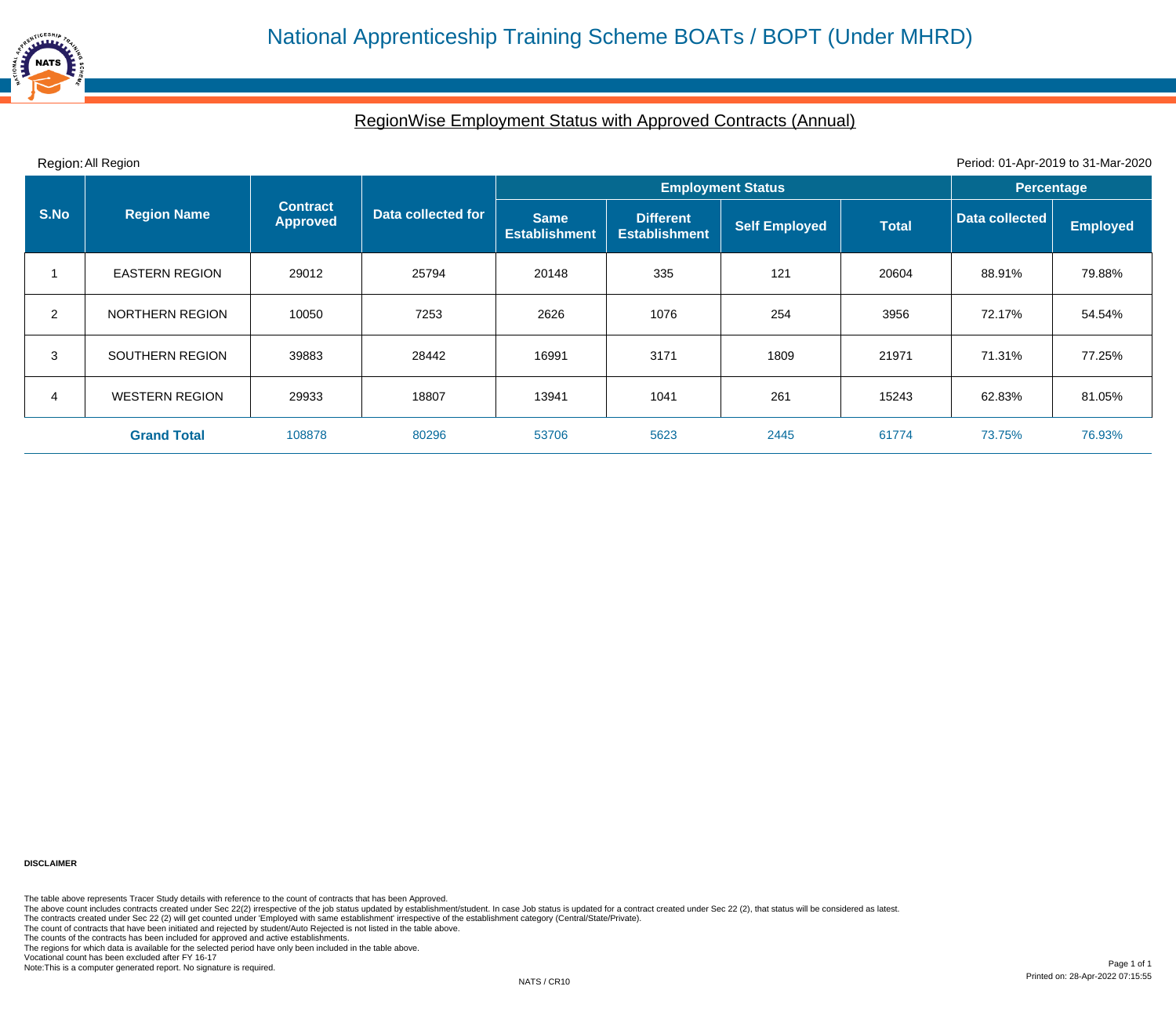## RegionWise Employment Status with Approved Contracts (Annual)

| Region: All Region<br>Period: 01-Apr-2020 to 31-Mar-2021 |                        |                                    |                    |                                     |                                          |                      |              |                                                                  |                   |  |
|----------------------------------------------------------|------------------------|------------------------------------|--------------------|-------------------------------------|------------------------------------------|----------------------|--------------|------------------------------------------------------------------|-------------------|--|
|                                                          |                        |                                    |                    | <b>Employment Status</b>            |                                          |                      |              |                                                                  | <b>Percentage</b> |  |
| S.No                                                     | <b>Region Name</b>     | <b>Contract</b><br><b>Approved</b> | Data collected for | <b>Same</b><br><b>Establishment</b> | <b>Different</b><br><b>Establishment</b> | <b>Self Employed</b> | <b>Total</b> | Data collected<br>76.29%<br>60.07%<br>73.61%<br>44.21%<br>64.01% | <b>Employed</b>   |  |
|                                                          | <b>EASTERN REGION</b>  | 25828                              | 19705              | 14365                               | 236                                      | 150                  | 14751        |                                                                  | 74.86%            |  |
| $\overline{2}$                                           | <b>NORTHERN REGION</b> | 10243                              | 6153               | 2732                                | 620                                      | 246                  | 3598         |                                                                  | 58.48%            |  |
| 3                                                        | SOUTHERN REGION        | 35448                              | 26094              | 20621                               | 1159                                     | 1355                 | 23135        |                                                                  | 88.66%            |  |
| 4                                                        | <b>WESTERN REGION</b>  | 31154                              | 13773              | 11091                               | 489                                      | 66                   | 11646        |                                                                  | 84.56%            |  |
|                                                          | <b>Grand Total</b>     | 102673                             | 65725              | 48809                               | 2504                                     | 1817                 | 53130        |                                                                  | 80.84%            |  |

**DISCLAIMER**

The table above represents Tracer Study details with reference to the count of contracts that has been Approved.

The above count includes contracts created under Sec 22(2) irrespective of the job status updated by establishment/student. In case Job status is updated for a contract created under Sec 22 (2), that status will be conside

The contracts created under Sec 22 (2) will get counted under 'Employed with same establishment' irrespective of the establishment category (Central/State/Private).

The count of contracts that have been initiated and rejected by student/Auto Rejected is not listed in the table above.

The counts of the contracts has been included for approved and active establishments.

The regions for which data is available for the selected period have only been included in the table above.

Vocational count has been excluded after FY 16-17

Note:This is a computer generated report. No signature is required.